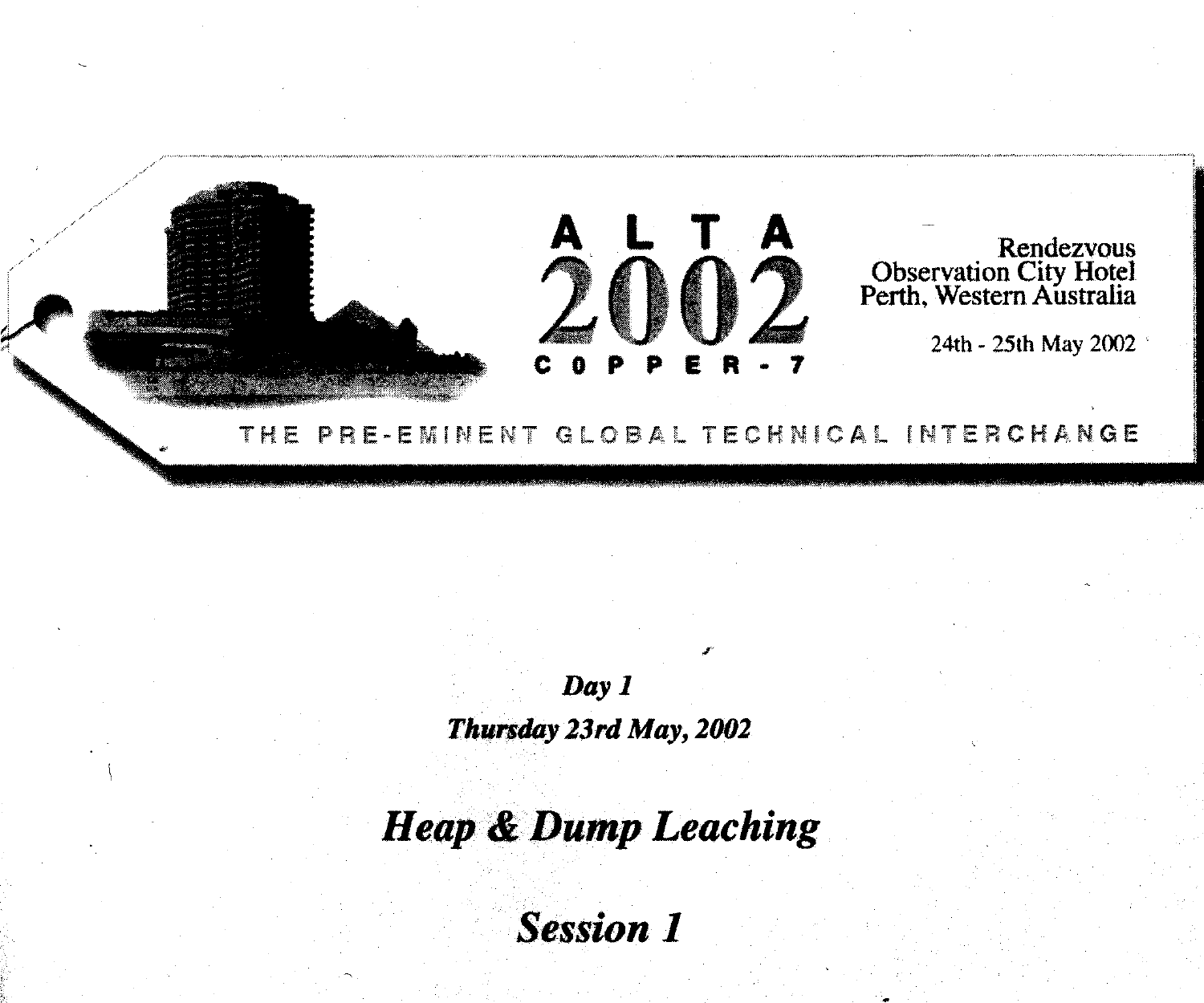## *Day 1 - Programme Thursday 23rd May 2002*

## *Heap & Dump Leaching*

### *Initiation of Bioleaching at Nifty Copper Operation*

By Linus Sylwestrzak, Michael Cudby - Straits (Nifty) Pty Ltd And David Readett, K Dudley - Straits Resources Limited - Australia

### *An Improved Air Distributor for Sulphide Heap Bioleaching*

By Danny Castillo, Paul Smithson and Enrique Becerra- Minera Escondida Ltda., BHP Billiton - Chile

### *Secondary Leaching at Zaldivar*

By Carlos A Garcia and Jorge Campos - Compania Minera Zaldivar - Chile

### *Dump Leaching of Marginal Oxide Ore at Mantos Blancos*

By Roger Kelley and Gabriel Zarate - Empresa Minera de Mantos Blancos - Chile

### *Heap Leach Project Modelling for a Copper Ore: from Mineralogy to Economics*

By Paulo Roberto S M Nogueira, Geysa S P Pereira, Renato S Costa and Vanessa M Torres - Companhia Vale do Rio Doce - Brazil

#### *J Recent Advances in Copper Heap Leach Analysis and Interpretation*

By Graeme M Miller - Sinclair Knight Merz Pty Ltd - Australia

### *A New Approach to Heap Leach Modeling and Scale-Up*

By Mai Jansen and Alan Taylor - International Project Development Services Pty Limited - Australia

## *Plant Design & Operation*

### *Improved Iron Scrubbing with a Wash Stage*

By Michael J Virnig and Stephen M Olafson - Cognis Corporation - USA

### *Flexible OutoCompact Copper SX Track*

By Pertti Pekkala, Arja Oja and Raimo Kuusisto - Outokumpu Technology- Hydrometallurgy Juhani Lyyra - Outokumpu Engineering Services Oy Bror Nyman and Eero Ekman - Outokumpu Research Oy- Finland

### *"Organic" Growth of the Nifty Copper Operation Solvent Extraction Plant*

By Kym Dudley and David Readett - Straits Resources Ltd Michael Cudby - Straits Nifty Copper Operation and Tony Moore - Avecia Metal Extraction Products - Australia Brian Townsend - Avecia Metal Extraction Products - UK

### *Functional Uses of Masonry and Membrane Systems for the Copper Processing Industries*

By Robert E Aliasso, Jr., Thomas Crandall, David J Malone and Joe van der Merwe

- Stebbins Engineering & Manufacturing Company- USA, Stebbins Africa, Stebbins Australia